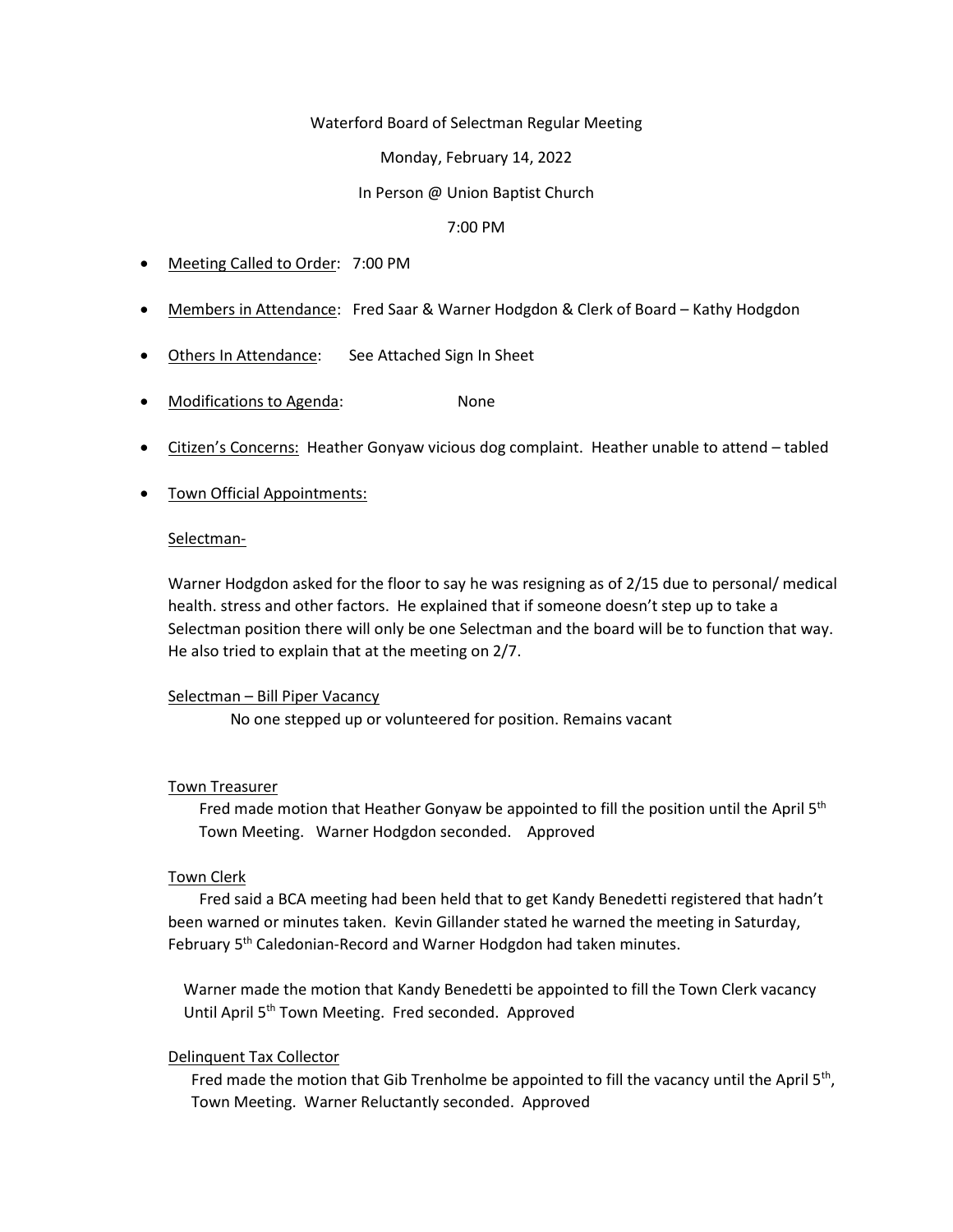#### Set Location of Town Meeting

 Fred Saar made motion that the Town Meeting be held at the Waterford School at 5:00 on April 5<sup>th</sup> as an Open Meeting. Warner Hodgdon Seconded. Approved

# Update by ARPA Citizens Committee

 Roberta Gillott gave an update on items that were designated as items to use the money but now more money is available. It has to be spent by 2026.

#### Review of Updated Hazard Mitigation Goals & Action

 Fred had brought handouts on back table. Please take and read. Fred made the motion to approve the Hazard Mitigation Goals & Actions updated plan. Warner seconded. Approved

#### Davis Library Repairs

 Blue Home Construction Proposal to repair Building Porch for \$15,500 Warner made the motion to accept the proposal with a not to exceed amount of \$15,500 and Fred Saar seconded. Approved

## Grant for Roller attachment for grader -\$1,500

 Warner handed out pictures of the piece of equipment and explained how it worked, What it would do, save on the loss of material after grading, also cut down on wash off. They stated the town could build it in house. There is a grant for \$7,500 Of which the town must come up with \$1,500 match.

He & Lisle went to Groton to see the one they built. They built it

for less then \$1000.00 using used materials. Roberta Gillott said we didn't

have a budget how could we be asked to spend \$1,500.00. Kathleen Goslant said she felt

the \$1500.00 was a drop in the bucket. Warner reminded they voted to proceed at the January 10 meeting.

#### **Other Business:**

Pre-Town meeting will be March 29<sup>th</sup> at 5:00 pm at Waterford School

 Lisle reminded the Board he will be out for 8-10 weeks for shoulder surgery. Wade will be in charge.

Meeting Adjourned at 7:55